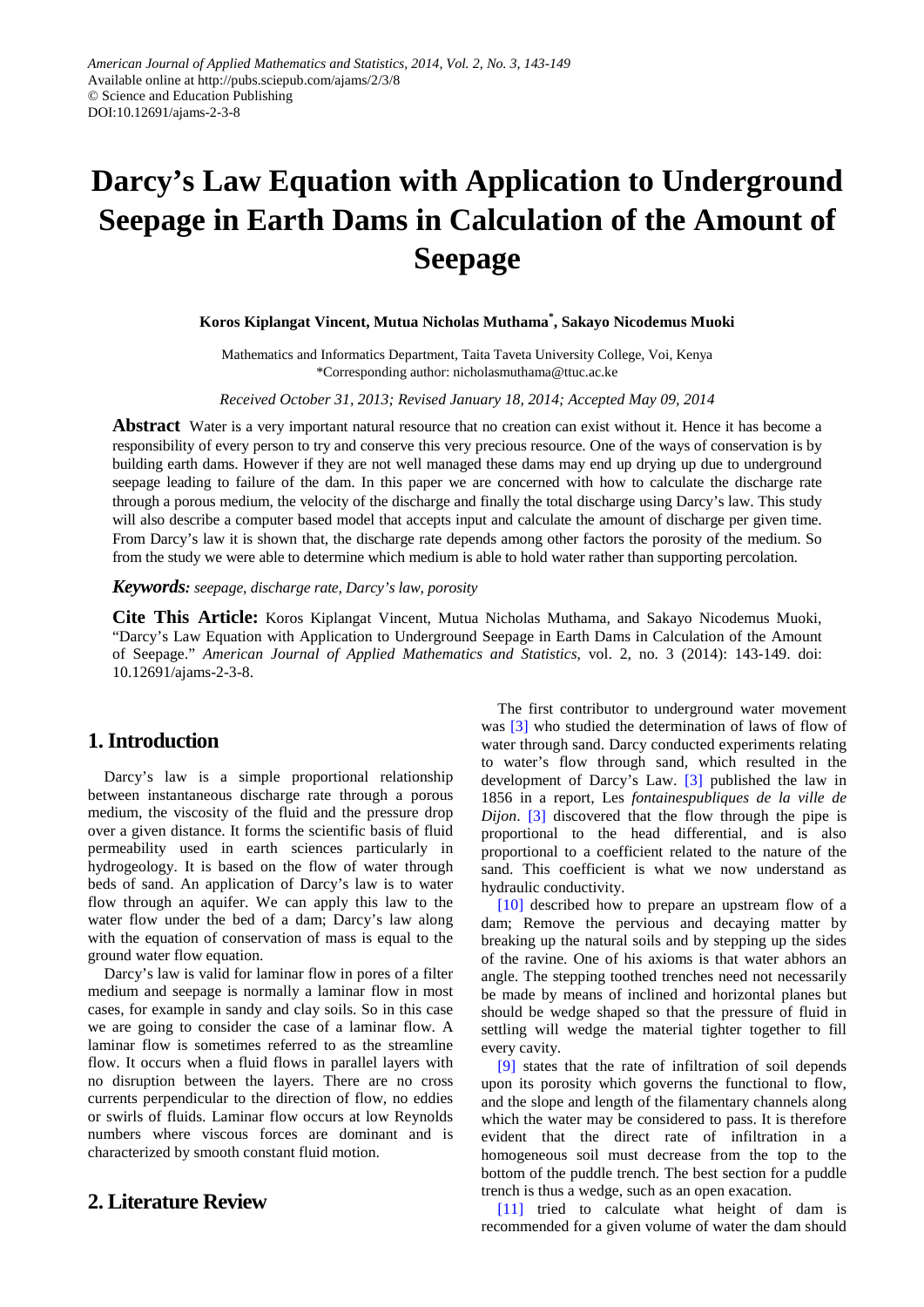hold. [\[11\]](#page-6-3) argued that the height of the dam depends with the storage required in the reservoir. For construction materials he suggested that; the materials should preferably be taken from the reservoir site, different parts of the sides of the valley should be examined so that the most suitable soils are located. However some water will seep through the dam, even if it is constructed of good materials, and well-compacted. This seepage reduces the strength of the dam. [\[11\]](#page-6-3) recommends the crest width and slopes to provide a stable, 3m-h embankment making extra seepage protection unnecessary. A safer, but technically difficult, solution is to include a rock to drain, to collect seepage water. This should extend up to a third of the height of the dam, and a graded sand and gravel filter must be placed between the dam fill material and the drain to prevent fine clay particles being washed out. The filter must be designed according to the particle size of the dam material and the drain, following, for example, recommendations in Schwab et al, p488-490.

Darcy's filtration law and continuity equation are applied to the solution of seepage by classical methods. For the calculation of the seepage through the body of the Starina dam, Myslivec's relation [\[1\]](#page-6-4) for a heterogeneous dam with a vertical centric seal was applied. In order to calculate seepage through the subsoil, a derived relation by [\[6\]](#page-6-5) for subsoil bearing a vertical sealing element was applied. The total seepage through the body and subsoil of the Starina dam determined by a classical calculation method is 4.33 l.s-1.

[\[5\]](#page-6-6) studied detection of seepage paths in earth dams using self-potential and electrical resistivity methods. A case of two of the four Saddle dams of the Som-Kamla-Amba project, Rajasthan State, India; which is founded on heterogeneous rock mass was taken. Electrical resistivity method was used to delineate zones favorable for seepage, whereas, self-potential (SP) method was used to delineate the seepage paths. SP measurements showed negative anomaly of the order of 10–20 mV in amplitude, indicating low seepage, coinciding with the seepage measurements made by the project authorities. [\[7\]](#page-6-7) presented a practical finite difference method for unconfined seepage, which can be easily implemented in spreadsheets. The finite difference equations are based on the concepts of extended pressure and flux conservation. The proposed method eliminates the formation of matrix systems at the expenses of slower convergence rate for large problems. It has not only educational but also practical values as it applies to various engineering problems. A spreadsheet application of three-dimensional seepage modeling with an unknown free surface has been carried out. One of the main advantages of this study is that only one finite difference equation has been applied to the solution domain instead of derivation of additional finite difference equation to impervious boundary conditions, inclined interfaces, etc.

[\[8\]](#page-6-8) six experiments were done in the laboratory of GeoDelt to investigate the possibility and effectiveness of Biosealing for seepage prevention, four with nutrition injection and two without, serving as contrast experiments. Biosealing refers to a natural biological process for selfdetection and sealing of seepage in water impermeable barriers. BioSealing is based on the principle that biological activity can be stimulated by injection of nutrition in the soil. Analyses of the experimental results

show that BioSealing is an effective way to reduce the seepage discharge and to decrease the soil permeability.

[\[2\]](#page-6-9) conducted non destructive evaluation of seepage. During the summer of 2007 seepage was identified at the foot of the dam at high reservoir conditions. After long droughts, 2010 proofed to be a wet year and the reservoir levels rose to where it was in 2007. Seepage was observed about 30 feet downstream from where it was in 2007. The Willowstick was contracted to perform a geophysical investigation of seepage through the Vermilion Valley dam. The results of their investigation were presented, as well as proposed upgrades to the filter system at Vermilion Valley Dam. While the Willowstick survey did not directly identify the source of the boil, it did identify seepage paths that likely intercept the herringbone drain and thus provide the source for the seeping boil. This information will be important in the drain improvement program that continues at Vermilion Valley Dam. In the case of Vermilion Valley Dam, even though the seepage information did not lead directly to the source of the seepage, the information obtained from the Willowstick survey yielded insight into conditions for which the drains were installed and whether these drains need to be modified or augmented in order to allow continued safe and efficient operation of the dam.

For simulation [\[4\]](#page-6-10) used software based on the finite elements technique that is able to simulate and analyze isometric distribution water through soils and rocks. They used the software (seep/w) to simulate and investigate seepage through dams. Continuity phase of the liquid, Darcy equation behavior of seep zone and UN isotropic are the assumptions utilized in the equations. In a porous environment analysis with different boundary conditions effectively been used. In computational program two dimensional analyses were successfully carried out with the assumption of uniform seepage at critical section. [\[11\]](#page-6-3) recorded different hydraulic gradient coefficients by the flow rates at different layers of the dam.

## **2.1. Statement of the Problem**

When a dam is constructed on a porous medium where the underlying soil is unsaturated the water may percolate into medium due to mounting pressure by the water behind the dam. Due to pressure difference (gradient) at different points of the fluid path in the medium, the fluid will flow leading to drainage of water. We therefore intend to calculate the flow rate of water along the path, the flow velocity and the total discharge. We need to study the porosity of different soils and pressure drop over a given distance along the fluid path.

## **2.2. Objectives of the Study**

The objectives of the study are;

- i) To determine the total seepage of water through a porous medium and compare the same through different materials.
- ii) To determine the pore velocity of the fluid through the medium.

#### **2.3. Application of Study**

The study of seepage in earth dams is a very important consideration as far as the environment around us is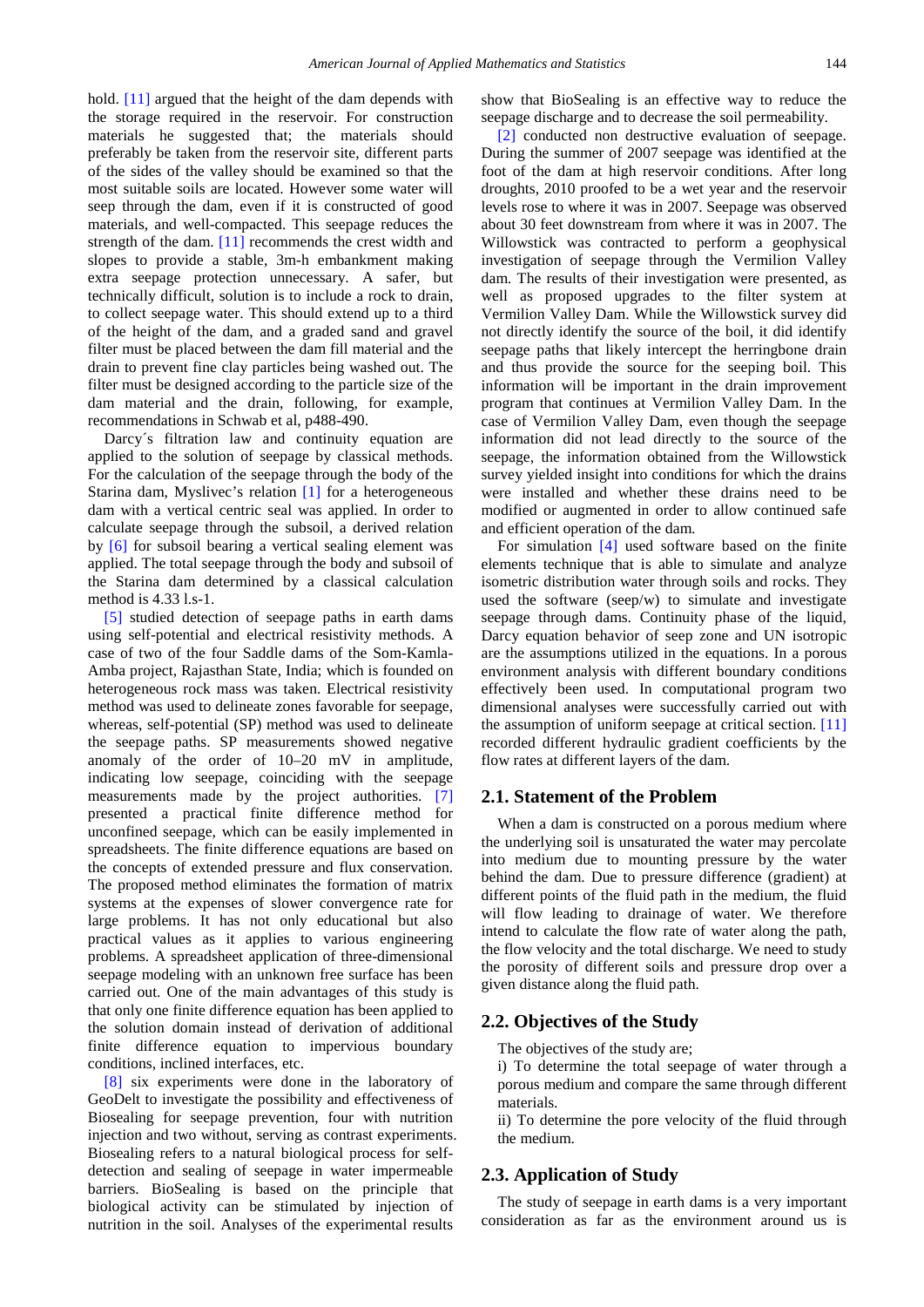concerned. It is because it assists in minimizing loss of water in the dam especially in arid and semi arid areas where the there is no regular inflow to the dam. It will also assist in controlling the removal and carrying away of soil particles (soil erosion). Excessive seepage pressure or soil saturation can threaten the stability of the downstream slope of the dam or the abutment slopes and hence water reservoir can collapse any time leading to total loss. Darcy's law application is to water flow through an aquifer and it is also used extensively in petroleum engineering to determine the flow through permeable media the most simple of which is for one dimensional homogeneous rock formation with a fluid of constant viscosity.

## **2.4. Equations governing the Flow**

In this section the equations governing hydrodynamics and more specifically underground fluid flow are outlined. Also in the chapter are the assumptions made during the course of the study and consequences arising from these assumptions. The equation of continuity, momentum and energy are stated together with their derivation. Darcy's law equation which describes the flow through a porous media is also stated and derived followed by a model description of seepage under a dam. We will also derive underground water flow equation from equation of continuity and application on Darcy's law. We will then using Crank Nicholson numerical method which uses finite differences generate a tri-diagonal matrix. The underground water flow equation is some sort of diffusion equation. Lastly we apply the Wolfram Mathematica software to solve the generated matrix.

#### **2.4.1. Assumptions and Approximations**

The following assumptions have been made;

i. The fluid flow under consideration is a laminar flow.

ii. The fluid is incompressible (the change in density is negligible).

iii. The medium through which the seepage of the fluid is taking place is porous.

iv. The fluid is inviscid (fluid not viscous).

v. The flow is in the x-direction only.

#### **2.4.2. Consequences as a Result of the Assumptions**

We have made an assumption that the fluid under considerations is incompressible but in the real sense it is not because of the difference in temperature in different parts of the porous material. However the change is very insignificant that it will bring very small changes to our calculations.

We have also assumed the seepage is only in one direction. In reality the flow of water or any fluid might not be in the x direction only. Some of the fluid particles will take the y and even the z directions. This will bring some errors to the final result of total seepage as the flow is only in one dimension.

## **2.5. The Governing Equations**

There are three equations that govern the flow, namely; Equation of conservation of mass

$$
\frac{\partial \rho}{\partial t} + \rho (\nabla \cdot \vec{q}) = 0 \tag{1}
$$

Equation (1) is the general equation of conservation of mass of a fluid flow whose velocity  $\vec{q} = u\hat{i} + v\hat{j} + w\hat{k}$ . If the fluid is incompressible and the fluid flow is steady equation (1) becomes

$$
\nabla.\vec{q}=0
$$

Equation of energy

$$
K\nabla^2 T = \rho C_V \frac{\partial T}{\partial t} + \mu \varphi \tag{2}
$$

Equation (2) is the equation of energy of a non- viscous incompressible fluid with constant coefficient of conductivity.

Ground water flow equation

$$
\frac{\partial h}{\partial t} = a \frac{\partial^2 h}{\partial x^2} \tag{3}
$$

This is the 1D underground water flow equation which resembles 1D heat equation (diffusion equation). We can say that this is a diffusion equation as water move with a very slow velocity from a region of high to low concentration.

# **2.6. Numerical Solution**

#### **2.6.1. The Crank Nicolson Method**

We have applied the Crank Nicolson numerical method to solve arising equation. It is a finite difference method used for numerically solving heat equation and similar partial differential equations like in our case here the 1D ground water flow equation. It is a second order method in time, implicit in time and is numerically stable. It solves both the accuracy in stability problem. The difference equation for the ground water flow equation is;

Let  $i \rightarrow x$  and  $j \rightarrow t$ .

Thus 
$$
h_{(i,j+1)} - h_{(i,j)} = a \left[ h_{(i+1,j)} - 2h_{(i,j)} + h_{(i-1,j)} \right].
$$
  
\n
$$
\frac{h_{(i,j+1)} - h_{(i,j)}}{\Delta t}
$$
\n
$$
= \frac{a}{2(\Delta x)^2} \left[ \frac{h_{(i+1,j)} - 2h_{(i,j)} + h_{i-1,j} + h_{(i+1,j+1)}}{-2h_{(i,j+1)} + h_{(i-1,j+1)}} \right].
$$
\n
$$
h_{(i,j+1)} - h_{(i,j)}
$$
\n
$$
= \frac{a\Delta t}{2(\Delta x)^2} \left[ \frac{h_{(i+1,j)} - 2h_{(i,j)} + h_{i-1,j} + h_{(i+1,j+1)}}{-2h_{(i,j+1)} + h_{(i-1,j+1)}} \right].
$$
\nLet  $\alpha = \frac{a\Delta t}{2(\Delta x)^2} = \frac{k}{S_s} \frac{\Delta t}{2(\Delta x)^2}.$ 

Therefore we get;

$$
h_{(i,j+1)} - h_{(i,j)} = \alpha \begin{bmatrix} h_{(i+1,j)} - 2h_{(i,j)} + h_{i-1,j} + h_{(i+1,j+1)} \\ -2h_{(i,j+1)} + h_{(i-1,j+1)} \end{bmatrix}
$$

Putting the terms containing  $j+1$  on the left hand side and putting the others on the right hand side we get;

$$
- \alpha h_{(i+1,j+1)} + h_{(i,j+1)} + 2\alpha h_{(i,j+1)} - \alpha h_{(i-1,j+1)}
$$
  
=  $\alpha h_{(i+1,j)} + h_{(i,j)} - 2\alpha h_{(i,j)} + \alpha h_{(i-1,j)}$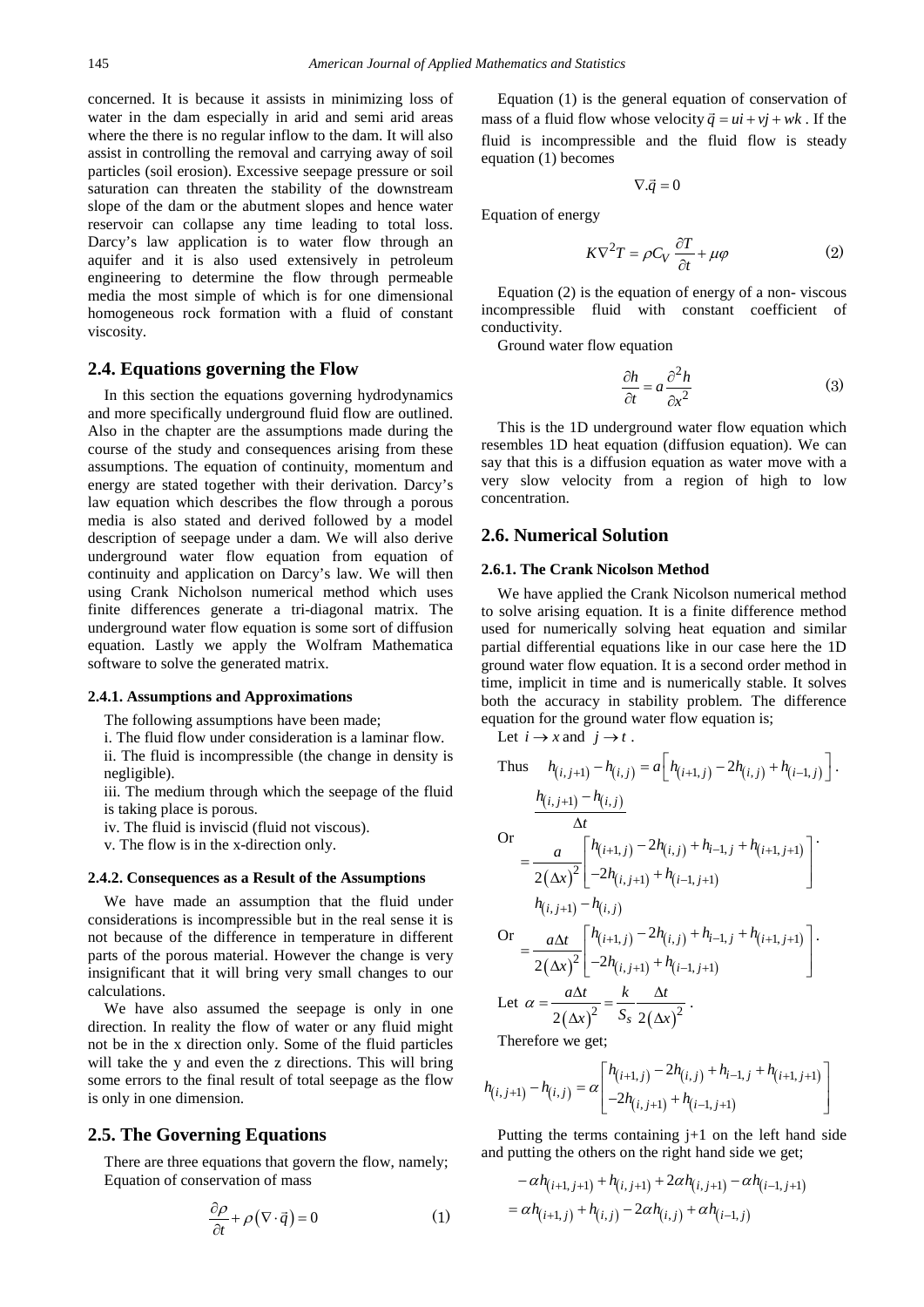And collecting the like terms together we come up with the following equation

$$
- \alpha h_{(i+1,j+1)} + (1+2\alpha) h_{(i,j+1)} - \alpha h_{(i-1,j+1)}
$$
  
=  $\alpha h_{(i+1,j)} + (1-2\alpha) h_{(i,j)} + \alpha h_{(i-1,j)}$ 

The following graph shows how the scheme works



**Figure 1.** Crank Nicholson Scheme work

The equation above can be rewritten as a set of simultaneous equations which generates a tridiagonal matrix as shown below

| $1+2\alpha$  | $-\alpha$   | $\theta$    | $_{0}$      | 0           |
|--------------|-------------|-------------|-------------|-------------|
| $-\alpha$    | $1+2\alpha$ | $-\alpha$   | $\theta$    | 0           |
| 0            | $-\alpha$   | $1+2\alpha$ | $-\alpha$   | 0           |
| 0            | $\Omega$    | $-\alpha$   | $1+2\alpha$ | $-\alpha$   |
| $\mathbf{0}$ | 0           | $\Omega$    | $-\alpha$   | $1+2\alpha$ |

#### **2.6.1. Solving the Tridiagonal Matrix**

The solution to above triadiagonal matrix gives us the value of 'h' at different values of 'b' and 'α'. Let the simultaneous equations be written as difference equation. And in the meantime time let  $-\alpha=a=c$ , and  $1+2\alpha=b$ , then

$$
a_j h_{j+1} + b_j h_j + c_j h_{j-1} = d_j
$$
 (i)

Introducing new unknowns ej and fj along with an equation

$$
h_j = e_j h_j + f_j \tag{*}
$$

And writing with shifted index we get

$$
h_{j-1} = e_{j-1}h_j + f_{j-1}
$$
 (ii)

And substituting for the value of hj-1in equation (i) we get

$$
a_j h_{j+1} + b_j h_j + c_j (e_{j-1} h_j + f_{j-1}) = d_j
$$
 (iii)

Then rearranging to make hj the subject of the formulas

$$
h_j = \frac{-a_j}{b_j + c_j e_{j-1}} h_{j+1} + \frac{d_j - c_j f_{j-1}}{b_j + c_j e_{j-1}}
$$

Comparing this equation with equation (\*) we simply express the introduced unknowns in terms of a, b and c.

$$
e_j = \frac{-a_j}{b_j + c_j e_{j-1}} \tag{iv}
$$

$$
f_j = \frac{d_j - c_j f_{j-1}}{b_j + c_j e_{j-1}}
$$
 (v)

#### **2.6.2. Boundary Conditions**

In order to find a solution to this problem we must have the boundary conditions. First, the boundary condition for the left hand side must be given. The most general possible end condition is a linear relation given as;

$$
h_0 = e_0 h_1 + f_0
$$

Which is similar to the equation (\*) above. This boundary condition must give us both e0 and f0 with e0 and all aj, bj and cj we can use equation (iv) to compute all the ej.

Similarly the right hand boundary condition can be given as a general two point boundary condition

$$
c_{n-1}h_{n-1} + e_{right}h_n = d_n \tag{vi}
$$

This include a special case the zero value and the zero slope boundary condition. Equation (vi) can be compared to equation (iii).

$$
h_{n-1} = e_{n-1}h_n + f_{n-1}
$$

You realize that both  $h_n$  and  $h_{n-1}$  are unknowns but in equations (vi) and (vii) we have two equations. The first step is to take the value of  $h_n$  and used it in equation (iii) to solve for  $h_{n-1}$ ,  $h_{n-2}$ ,  $h_{n-3}$  etc.

#### **2.6.3. Equations Used in Calculation**

The main objective of this study is to calculate the velocity of the seepage and finally the amount of seepage at certain time and distance. The following are our guiding equations.

$$
\frac{\partial h}{\partial t} = a \frac{\partial^2 h}{\partial x^2}
$$
 (i)

Which is the underground water flow equation in one dimension. Where;

$$
a = \frac{k}{S_s}
$$

And K is the permeability of the porous media and Ss is the specific storage or actually the amount of water that is available for seepage.

$$
\alpha = \frac{a\Delta t}{2(\Delta x)^2} = \frac{k}{S_s} \frac{\Delta t}{2(\Delta x)^2}
$$

Where

∆*t* is the change in time and

∆*x* is the change in distance in the x direction

*x*  $q_x = \frac{\Delta h}{\Delta t}$  the mass flux

And the pore velocity is given by the relation

 $V = \frac{q_x}{q_x}$  where n is the porosity of the porous material.

Solution to the above equations will give us the value of  $\alpha$  which will be used in solving the matrix. The solution to the matrix gives the value of total seepage in the xdirection given by h.

## **2.6.4. Underground Water Flow Equation Solution by MATLAB**

This code in MATLAB uses the above equations to find the value of  $\alpha$  which is used in the matrix to solve for total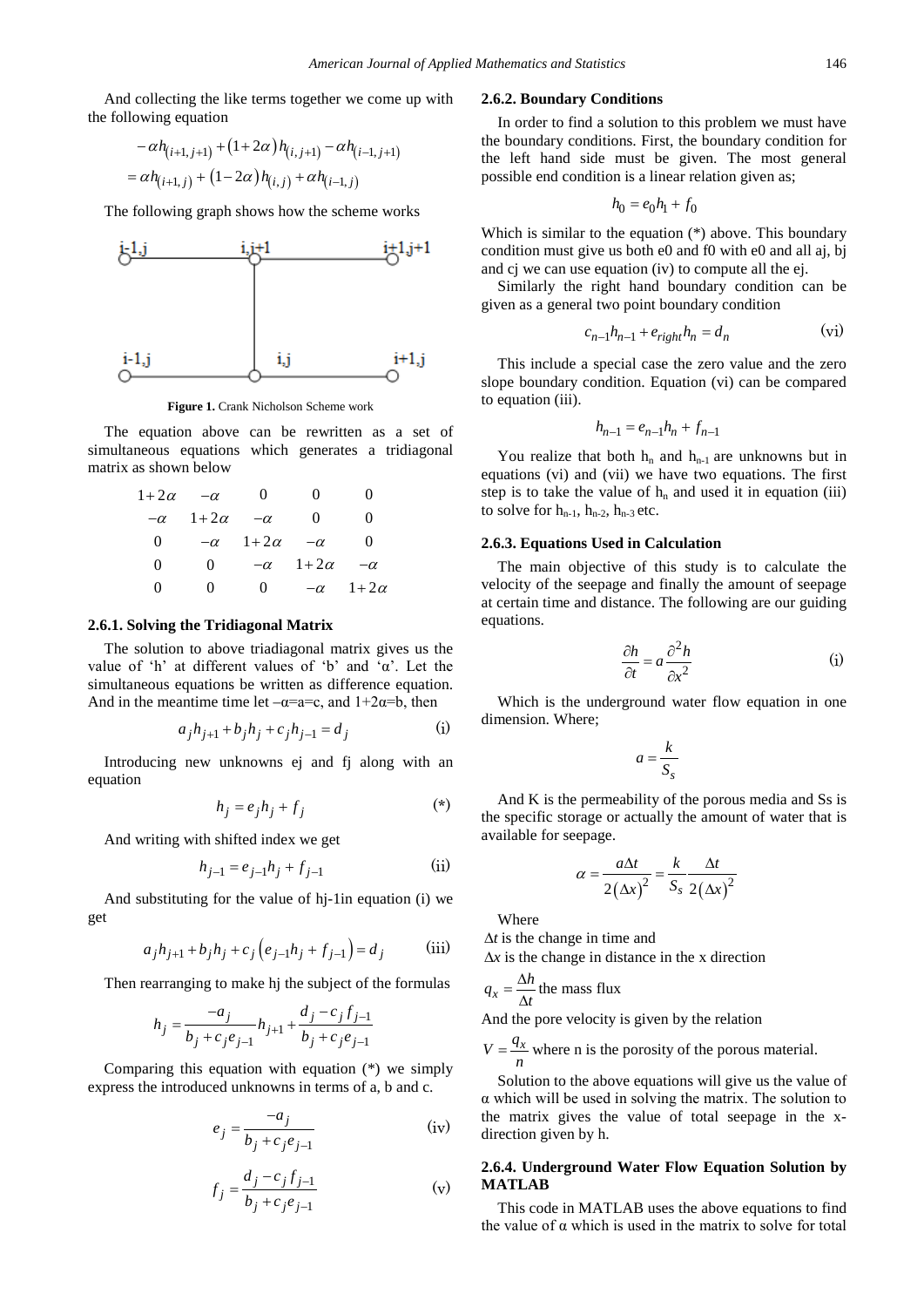seepage and the seepage velocity at any one point. The seepage calculation is only in the positive x-direction.

//Matlab code that solve underground water flow equation

//via the Crank Nicholson scheme

//Developed by Vincent Koros during the month of March 2012

//dt=change in time,dx=change in distance in the positive x direction

//Ss=specific storage,k=permeability,n=porosity

//'b','c' and 'd' are the terms of the matrix

 $if(dx=0|dt<0)$ 

'Either dx or dt NOT a valid Value.Input it again!!!' else

//initialise the specific storage to 200

 $ss=200$ :

//solve for 'a' which is later used to solve for alpha a=k/ss; alpha= $(a^*dt)/(2^*dx^2)$ ;

//iniatialise the terms of the matrix and develop the matrix A

 $b=1+2*alpha; c=-alpha;$ 

A=[b,c,0,0,0;c,b,d,0,0;0,c,b,d,0;0,0,c,b,d;0,0,0,c,b;];

//calculate a constant 'm' which is used to iniatialise the right hand vector

 $m=c/b$ :

w=10; x=w+m\*w; y=x+m\*x; z=y+y\*m;r=z+z\*m;  $B=[w;x;y;z;r]$ 

//solve the matrix A

 $soln=ANB$ 

//calculates the mass flux and incorporates porosity to calculate pore velocity

 $q2=(\text{soln}(2,1)-\text{soln}(3,1))/dt$  $v2=q2/n$  $q3 = (\text{soln}(3,1) - \text{soln}(4,1))/dt$  $v3=q3/n$  $q4 = (\frac{\text{soln}(4,1) - \text{soln}(5,1)}{dt}$  $v4=q4/n$ end

# **3. Analysis of the Results**

This section covers the analysis of the results obtained from our calculation. It has been done by drawing tables of one variable against another and translating them in graphs. It also involves the discussion of the results.

Assuming a specific storage of 200 litres available for seepage

Table 1. The Effect of permeability k=5,  $\Delta x = 0.1$  and  $\Delta t = 0.1$  on **Total Seepage**

| Tutal Stepage |          |        |        |        |        |        |
|---------------|----------|--------|--------|--------|--------|--------|
| $X=0$         | $\theta$ | 0.1    | 0.2    | 0.3    | 0.4    | 0.5    |
| $N=0$         | $\Omega$ | 8.8898 | 9.697  | 9.863  | 9.9225 | 9.9502 |
| $N=1$         | $\Omega$ | 8.8984 | 9.6972 | 9.863  | 9.9225 | 9.9502 |
| $N=2$         | $\Omega$ | 8.0937 | 9.4202 | 9.7315 | 9.8467 | 9.9012 |
| $N=3$         | $\Omega$ | 7.2386 | 9.1361 | 9.5984 | 9.7704 | 9.852  |
| $N=4$         | 0        | 5.9727 | 8.6211 | 9.3441 | 9.6218 | 9.7552 |

Effect of permeability k=5,  $\Delta x = 0.1$  and  $\Delta t = 0.1$  on Total Seepage.



Figure 2. Change of Seepage with distance

As the value of the change in distances increases the value of the total seepage also increases. This implies that increasing the distances at which seepage happens eventually increases the total seepage. This is in fact seepage at a time interval 0.1.

**Table 2. The effect of permeability k=5**  $\Delta x = 0.1$  and  $\Delta t = 0.5$  on **Total Seepage**

| $X=0$ | $\Omega$ | 0.1    | 0.2    | 0.3    | 0.4    | 0.5    |
|-------|----------|--------|--------|--------|--------|--------|
| $N=0$ | $\Omega$ | 6.2101 | 8.6505 | 9.3508 | 9.6241 | 9.7561 |
| $N=1$ | $\Omega$ | 6.3562 | 8.6646 | 9.3528 | 9.6245 | 9.7562 |
| $N=2$ | $\Omega$ | 5.1168 | 7.7509 | 8.816  | 9.2881 | 9.5294 |
| $N=3$ | $\Omega$ | 3.7184 | 6.7741 | 8.2548 | 8.9415 | 9.2977 |
| $N=4$ | $\Omega$ | 2.2421 | 5.3594 | 7.3303 | 8.3264 | 8.87   |

Effect of permeability k=5,  $\Delta x = 0.1$  and  $\Delta t = 0.5$  on Total Seepage



**Figure 3.** Change of Seepage with distance

This graph is similar to the first one where it is noted that the value of seepage changes directly proportionally with respect to change in distance. But in this case the change in time is 0.5 contrary to the first case.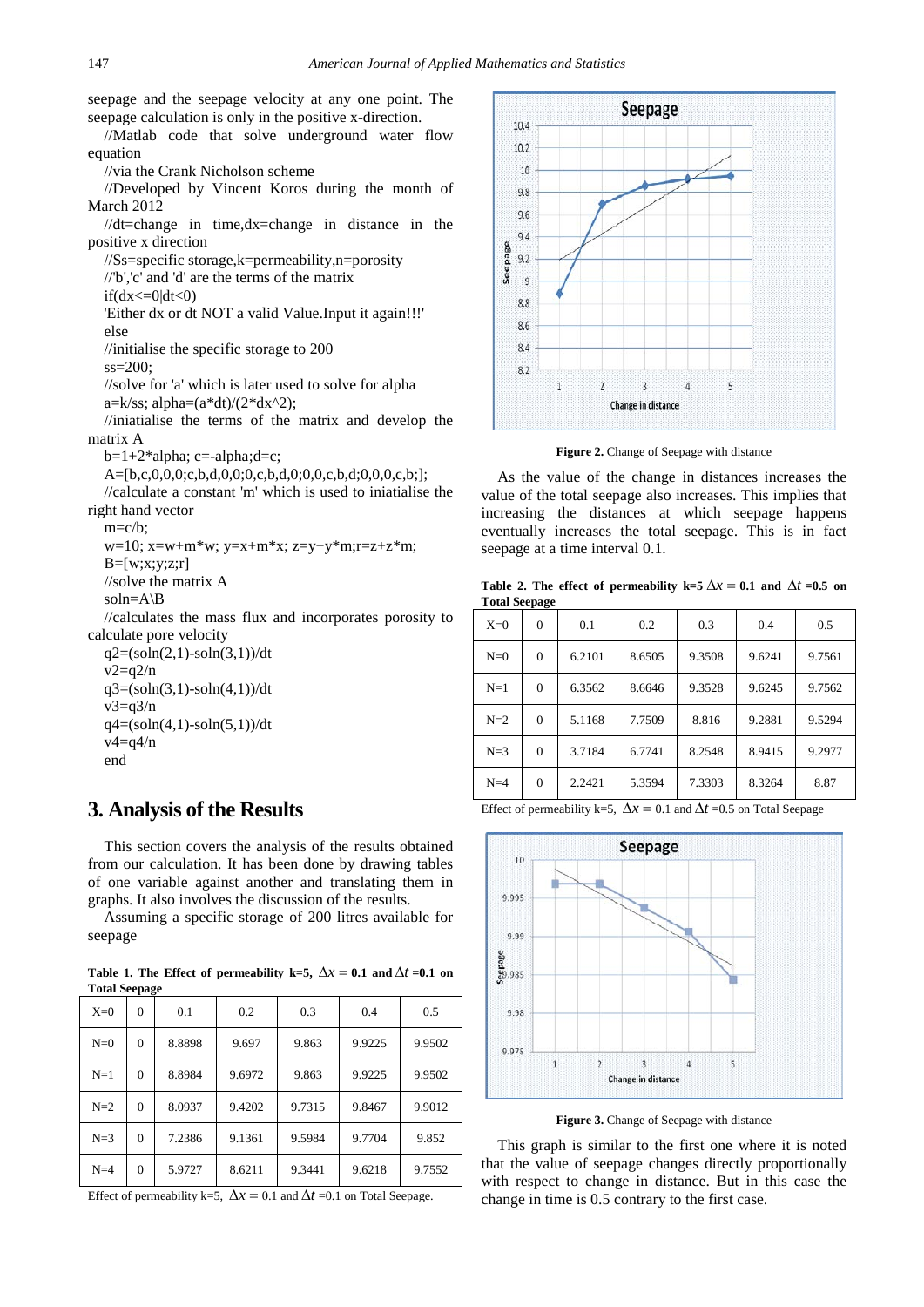| <b>Total Seepage</b> |          |        |        |        |        |        |  |  |
|----------------------|----------|--------|--------|--------|--------|--------|--|--|
| $X=0$                | 0        | 0.1    | 0.2    | 0.3    | 0.4    | 0.5    |  |  |
| $N=0$                | $\Omega$ | 9.9875 | 9.9969 | 9.9986 | 9.9992 | 9.9995 |  |  |
| $N=1$                | $\theta$ | 9.9875 | 9.9969 | 9.9986 | 9.9992 | 9.9995 |  |  |
| $N=2$                | $\theta$ | 9.9751 | 9.9938 | 9.9972 | 9.9984 | 9.999  |  |  |
| $N=3$                | $\Omega$ | 9.9626 | 9.9906 | 9.9958 | 9.9987 | 9.9985 |  |  |
| $N=4$                | $\theta$ | 9.9378 | 9.9844 | 9.9931 | 9.9961 | 9.9975 |  |  |

**Table 3. The effect of permeability k=0.05**  $\Delta x = 0.1$  and  $\Delta t = 0.1$  on

Effect of permeability k=0.05,  $\Delta x = 0.1$  and  $\Delta t = 0.1$  on Total Seepage



**Figure 4.** Change of Seepage with distance

This case is for a porous material with a permeability value of 0.05. The graph clearly shows that the amount of seepage varies directly proportionally with change in distance. But the change of seepage between two adjacent points is very small compared to the other two above graphs.

Table 4. The effect of permeability k=0.05,  $\Delta x = 0.1$  and  $\Delta t = 0.5$  on **Total Seepage**

| $X=0$ | $\Omega$ | 0.1    | 0.2    | 0.3    | 0.4    | 0.5    |
|-------|----------|--------|--------|--------|--------|--------|
| $N=0$ | $\Omega$ | 9.9375 | 9.9844 | 9.9931 | 9.9961 | 9.9975 |
| $N=1$ | $\Omega$ | 9.9375 | 9.9844 | 9.9931 | 9.9961 | 9.9975 |
| $N=2$ | 0        | 9.8769 | 9.9689 | 9.9861 | 9.9922 | 9.995  |
| $N=3$ | $\Omega$ | 9.8156 | 9.9533 | 9.9792 | 9.9883 | 9.9925 |
| $N=4$ | $\Omega$ | 9.6955 | 9.9224 | 9.9654 | 9.9805 | 9.9875 |

Effect of permeability k=0.05,  $\Delta x = 0.1$  and  $\Delta t = 0.5$  on Total Seepage



**Figure 5.** Change of Seepage with distance

This graph is quite similar to the one represented in Figure 3. It shows direct proportionality between seepage and change in distance. But the changes are taking place at a constant change in time of 0.5.

| Table 5. The effect of porosity on pore velocity |  |  |
|--------------------------------------------------|--|--|
|--------------------------------------------------|--|--|

|       | $t=0$ | 0.1    | 0.2    | 0.3    | 0.4    | 0.5    |
|-------|-------|--------|--------|--------|--------|--------|
| $V_1$ | 0     | 0.3317 | 0.33   | 0.3284 | 0.3268 | 0.3252 |
| $V_2$ | 0     | 0.3321 | 0.3308 | 0.3296 | 0.3284 | 0.3271 |
| $V_3$ | 0     | 0.6613 | 0.656  | 0.6507 | 0.6455 | 0.6404 |

The effect of porosity n=0.375and permeability k=0.05 on the pore velocity



Figure 6. Change of pore velocity with change in time.

The graph above of pore velocity shows that as the change in time becomes more and more big the value velocity approaches zero. This means that it reaches a point in time when the fluid does not flow at all. It also shows the effect of porosity to fluid velocity.

**Table 6. The effect of porosity on pore velocity** 

|         | $t=0$    | 0.1     | 0.2     | 0.3    | 0.4    | 0.5    |
|---------|----------|---------|---------|--------|--------|--------|
| $V_1$   | 0        | 14.6301 | 10.2038 | 7.4992 | 5.7278 | 4.5071 |
| $V_2$   | 0        | 15.5456 | 11.0484 | 8.2281 | 6.3697 | 5.0849 |
| $V_{3}$ | $\theta$ | 23.0177 | 13.999  | 9.5189 | 6.9671 | 5.3684 |

The effect of porosity  $n=0.55$  and  $k=5$  on the pore velocity



**Figure 7.** Change of pore velocity with change in time.